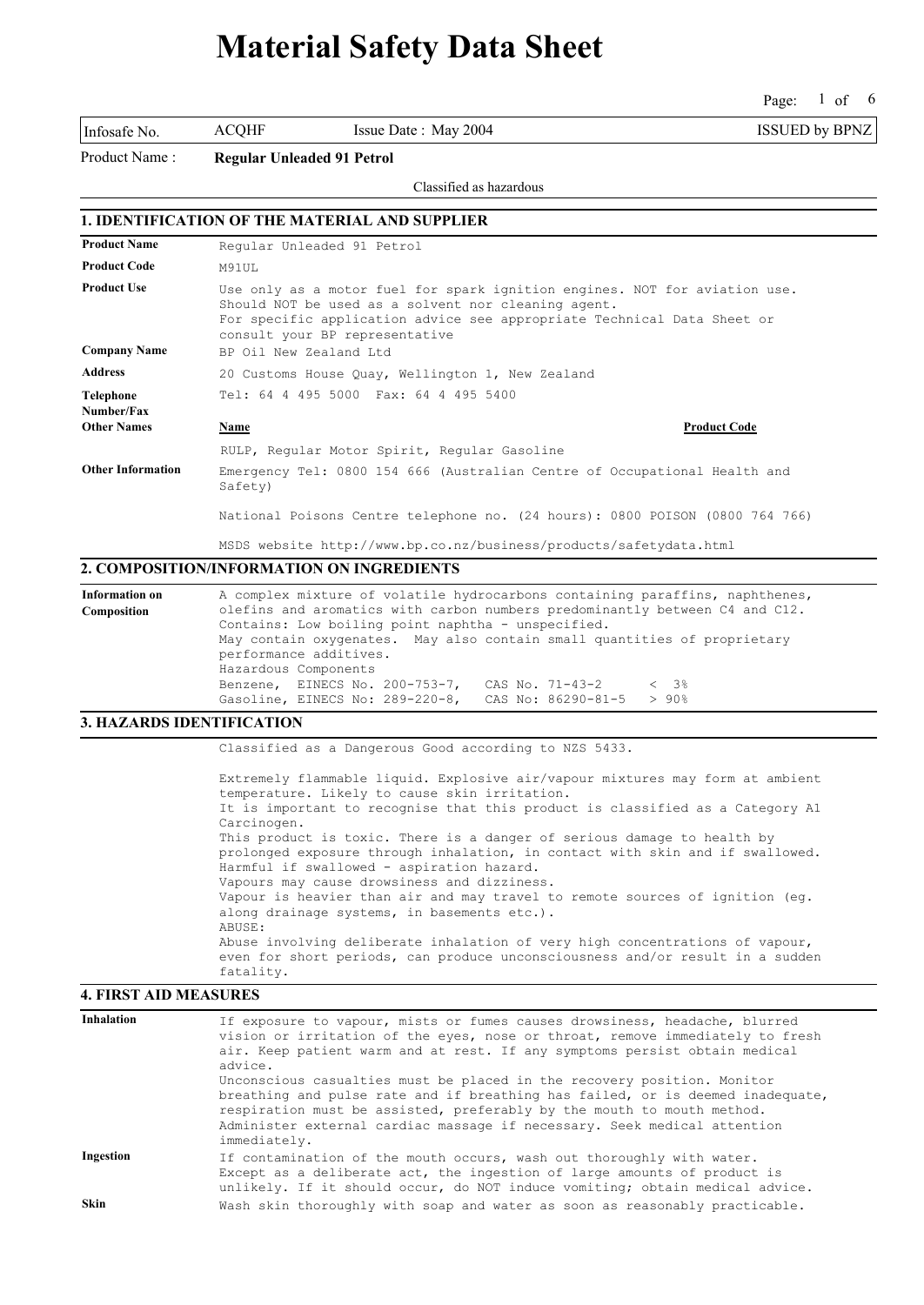Page: 2 of 6

| Infosafe No.                     | <b>ACQHF</b><br>Issue Date: May 2004                                                                                                                                                                                                                                                                                                                                                                                                                                                                                                                                                                                                                                                                                                                                                                                                                                                                                                                                                                                                                                                                                                                                                                                                                                                                                                                                                                                                                                                                                                                                                                                                                     | <b>ISSUED by BPNZ</b> |
|----------------------------------|----------------------------------------------------------------------------------------------------------------------------------------------------------------------------------------------------------------------------------------------------------------------------------------------------------------------------------------------------------------------------------------------------------------------------------------------------------------------------------------------------------------------------------------------------------------------------------------------------------------------------------------------------------------------------------------------------------------------------------------------------------------------------------------------------------------------------------------------------------------------------------------------------------------------------------------------------------------------------------------------------------------------------------------------------------------------------------------------------------------------------------------------------------------------------------------------------------------------------------------------------------------------------------------------------------------------------------------------------------------------------------------------------------------------------------------------------------------------------------------------------------------------------------------------------------------------------------------------------------------------------------------------------------|-----------------------|
| Product Name:                    | <b>Regular Unleaded 91 Petrol</b>                                                                                                                                                                                                                                                                                                                                                                                                                                                                                                                                                                                                                                                                                                                                                                                                                                                                                                                                                                                                                                                                                                                                                                                                                                                                                                                                                                                                                                                                                                                                                                                                                        |                       |
|                                  | Classified as hazardous                                                                                                                                                                                                                                                                                                                                                                                                                                                                                                                                                                                                                                                                                                                                                                                                                                                                                                                                                                                                                                                                                                                                                                                                                                                                                                                                                                                                                                                                                                                                                                                                                                  |                       |
| Eye<br><b>Advice to Doctor</b>   | Remove heavily contaminated clothing and wash underlying skin.<br>In extreme situations of saturation with this product, drench with water,<br>remove clothing as soon as possible and wash skin with soap and water.<br>Seek medical advice if skin becomes red, swollen or painful.<br>Wash eye thoroughly with copious quantities of water, ensuring eyelids are<br>held open. Obtain medical advice if any pain or redness develops or persists.<br>Treatment should in general be symptomatic and directed to relieving any<br>effects.                                                                                                                                                                                                                                                                                                                                                                                                                                                                                                                                                                                                                                                                                                                                                                                                                                                                                                                                                                                                                                                                                                             |                       |
|                                  | Product can be aspirated on swallowing or following requrgitation of stomach<br>contents, and can cause severe and potentially fatal chemical pneumonitis,<br>which will require urgent treatment. Because of the risk of aspiration,<br>induction of vomiting and gastric lavage should be avoided.<br>Gastric lavage should be undertaken only after endotracheal intubation.<br>Monitor for cardiac dysrhythmias.                                                                                                                                                                                                                                                                                                                                                                                                                                                                                                                                                                                                                                                                                                                                                                                                                                                                                                                                                                                                                                                                                                                                                                                                                                     |                       |
| <b>5. FIRE FIGHTING MEASURES</b> |                                                                                                                                                                                                                                                                                                                                                                                                                                                                                                                                                                                                                                                                                                                                                                                                                                                                                                                                                                                                                                                                                                                                                                                                                                                                                                                                                                                                                                                                                                                                                                                                                                                          |                       |
| <b>Hazardous</b>                 | For major fires call the Fire Service. Ensure an escape path is always<br>available from any fire.<br>There is a danger of flashback if sparks or hot surfaces ignite vapour.<br>Use foam, dry powder or water fog. DO NOT use water jets.<br>Fires in confined spaces should be dealt with by trained personnel wearing<br>approved breathing apparatus.<br>Any spillage should be regarded as a potential fire risk.<br>Toxic fumes may be evolved on burning or exposure to heat.                                                                                                                                                                                                                                                                                                                                                                                                                                                                                                                                                                                                                                                                                                                                                                                                                                                                                                                                                                                                                                                                                                                                                                     |                       |
| <b>Combustion Products</b>       | See Stability and Reactivity, Section 10 of this Safety Data Sheet.                                                                                                                                                                                                                                                                                                                                                                                                                                                                                                                                                                                                                                                                                                                                                                                                                                                                                                                                                                                                                                                                                                                                                                                                                                                                                                                                                                                                                                                                                                                                                                                      |                       |
|                                  | <b>6. ACCIDENTAL RELEASE MEASURES</b>                                                                                                                                                                                                                                                                                                                                                                                                                                                                                                                                                                                                                                                                                                                                                                                                                                                                                                                                                                                                                                                                                                                                                                                                                                                                                                                                                                                                                                                                                                                                                                                                                    |                       |
| 7. HANDLING AND STORAGE          | As this product has a very low flash point any spillage or leak is a severe<br>fire and/or explosion hazard.<br>Spilled material may make surfaces slippery.<br>It is advised that stocks of suitable absorbent material should be held in<br>quantities sufficient to deal with any spillage which may be reasonably<br>anticipated.<br>Vapour is heavier than air and may travel to remote sources of ignition (eq.<br>along drainage systems, in basements etc.).<br>Isolate spillage from all ignition sources including road traffic.<br>Evacuate all non essential personnel from the immediate area.<br>If spillage has occurred in a confined space, ensure adequate ventilation and<br>check that a safe, breathable atmosphere is present before entry.<br>Ensure good ventilation.<br>Wear protective clothing. See Exposure Controls/Personal Protection, section<br>8, of this Safety Data Sheet.<br>Large and uncontained spillages should be smothered with foam to reduce the<br>risk of ignition.<br>The foam blanket should be maintained until the area is declared safe.<br>Recovery of large spillages should be effected by specialist personnel.<br>Protect drains from potential spills to minimise contamination. Do not wash<br>product into drainage system.<br>In the case of spillage on water, prevent the spread of product by the use of<br>suitable barrier equipment. Recover product from the surface. Protect<br>environmentally sensitive areas and water supplies.<br>Reqular surveillance on the location of the spillage should be maintained.<br>In the event of spillages contact the appropriate authorities. |                       |
| Handling                         | Ensure good ventilation and avoid as far as reasonably practicable the<br>inhalation and contact with vapours, mists or fumes which may be generated                                                                                                                                                                                                                                                                                                                                                                                                                                                                                                                                                                                                                                                                                                                                                                                                                                                                                                                                                                                                                                                                                                                                                                                                                                                                                                                                                                                                                                                                                                     |                       |
|                                  | during use. If such vapour, mists or fumes are generated, their concentration<br>in the workplace air should be controlled to the lowest reasonably practicable<br>level.<br>Avoid contact with skin and observe good personal hygiene.<br>Avoid contact with eyes. If splashing is likely to occur wear a full face<br>visor or chemical goggles as appropriate.<br>Do not siphon product by mouth.<br>Whilst using do not eat, drink or smoke.                                                                                                                                                                                                                                                                                                                                                                                                                                                                                                                                                                                                                                                                                                                                                                                                                                                                                                                                                                                                                                                                                                                                                                                                         |                       |

Take all necessary precautions against accidental spillage into soil or water.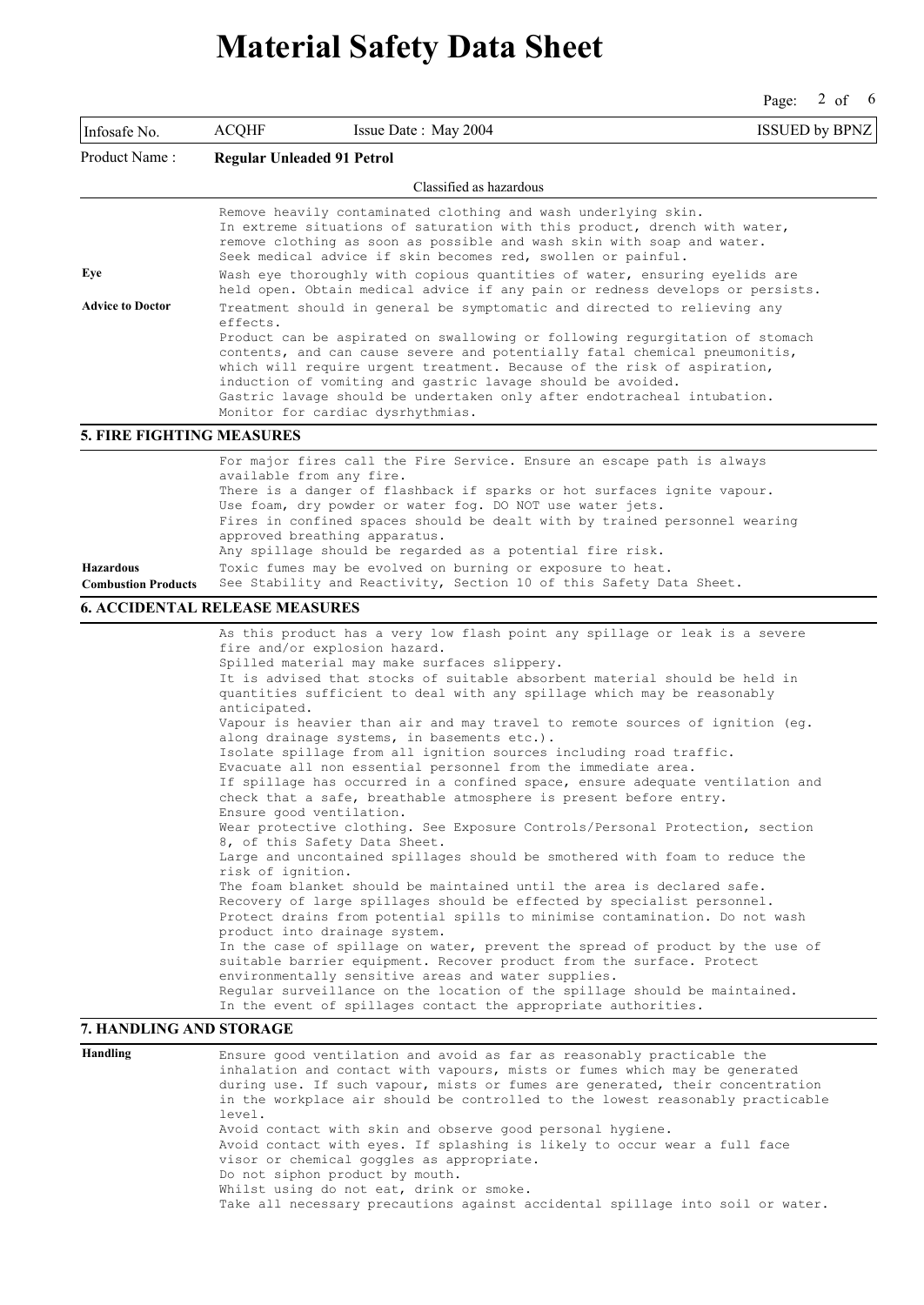Page: 3 of 6

| Infosafe No.             | <b>ACQHF</b>        | Issue Date: May 2004                                                                                                                                                                                                                                                                           | <b>ISSUED by BPNZ</b> |
|--------------------------|---------------------|------------------------------------------------------------------------------------------------------------------------------------------------------------------------------------------------------------------------------------------------------------------------------------------------|-----------------------|
| Product Name:            |                     | <b>Regular Unleaded 91 Petrol</b>                                                                                                                                                                                                                                                              |                       |
|                          |                     | Classified as hazardous                                                                                                                                                                                                                                                                        |                       |
| <b>Storage</b>           | ignition.           | Store and dispense only in well ventilated areas away from heat and sources of                                                                                                                                                                                                                 |                       |
|                          |                     | Store and use only in equipment/containers designed for use with this product.<br>Containers must be properly labelled and kept closed when not in use.                                                                                                                                        |                       |
|                          |                     | Do not remove warning labels from containers.<br>Empty packages may contain some remaining product. Retain hazard warning                                                                                                                                                                      |                       |
|                          | of empty packaging. | labels on empty packages as a guide to the safe handling, storage and disposal                                                                                                                                                                                                                 |                       |
|                          |                     | Do not enter storage tanks without breathing apparatus unless the tank has<br>been well ventilated and the tank atmosphere has been shown to contain                                                                                                                                           |                       |
|                          |                     | hydrocarbon vapour concentrations of less than 1% of the lower flammability<br>limit and an oxygen concentration of at least 20% volume.                                                                                                                                                       |                       |
|                          |                     | Always have sufficient people standing by outside the tank with appropriate<br>breathing apparatus and equipment to effect a quick rescue.                                                                                                                                                     |                       |
| <b>Other Information</b> | Fire Prevention     |                                                                                                                                                                                                                                                                                                |                       |
|                          |                     | Light hydrocarbon vapours can build up in the headspace of tanks. Tank<br>headspaces should always be regarded as potentially flammable and care should<br>be taken to avoid static electrical discharge and all ignition sources during<br>filling, ullaging and sampling from storage tanks. |                       |
|                          |                     | When the product is pumped (e.g. during filling, discharge or ullaging) and<br>when sampling, there is a risk of static discharge. Ensure equipment used is<br>properly earthed or bonded to the tank structure.                                                                               |                       |
|                          |                     | Electrical equipment should not be used unless it is intrinsically safe (i.e.<br>will not produce sparks).                                                                                                                                                                                     |                       |
|                          |                     | Explosive air/vapour mixtures may form at ambient temperature.                                                                                                                                                                                                                                 |                       |
|                          |                     | If product comes into contact with hot surfaces, or leaks occur from<br>pressurised fuel pipes, the vapour or mists generated will create a<br>flammability or explosion hazard.                                                                                                               |                       |
|                          |                     | Product contaminated rags, paper or material used to absorb spillages,<br>represent a fire hazard, and should not be allowed to accumulate. Dispose of                                                                                                                                         |                       |
|                          |                     | safely immediately after use.                                                                                                                                                                                                                                                                  |                       |
|                          |                     | Empty containers represent a fire hazard as they may contain some remaining                                                                                                                                                                                                                    |                       |
|                          | containers.         | flammable product and vapour. Never cut, weld, solder or braze empty                                                                                                                                                                                                                           |                       |

### **8. EXPOSURE CONTROLS/PERSONAL PROTECTION**

| <b>National Exposure</b>         | If vapour, mists or fumes are generated, their concentration in the workplace                                                                                                                                                                                                                                                                                                                                                                                                                                                                                |
|----------------------------------|--------------------------------------------------------------------------------------------------------------------------------------------------------------------------------------------------------------------------------------------------------------------------------------------------------------------------------------------------------------------------------------------------------------------------------------------------------------------------------------------------------------------------------------------------------------|
| <b>Standards</b>                 | air should be controlled to the lowest reasonably practicable level.<br>Relevant exposure limits are:<br>Petrol (Gasoline)                                                                                                                                                                                                                                                                                                                                                                                                                                   |
|                                  | NZWES Exposure Standard: 900 ppm (8hr TWA)<br>Benzene                                                                                                                                                                                                                                                                                                                                                                                                                                                                                                        |
|                                  | NZWES Exposure Standard: 5ppm (8hr TWA).<br>Carcinogen category notice: Category A1. Established human carcinogen known to<br>be carcinogenic to humans. There is sufficient evidence to establish a causal<br>association between human exposure to these substances and the development of<br>cancer. See Chapter 7: Carcinogens, published by the Occupational Safety and<br>Health Service, Department of Labour.                                                                                                                                        |
|                                  | Carcinogen Category A1 (Confirmed Human Carcinogen)<br>Note: Several comprehensive reviews have been made of benzene toxicity over<br>the recent years. It is not, therefore, the intention of this documentation to<br>exhaustively review all related scientific literature, but to summarise the<br>available quantitative dose-response information with regard to exposure to<br>low concentrations of benzene. This information was used to provide quidelines<br>for the Exposure Standards Working Group to set an exposure standard for<br>benzene. |
| <b>Respiratory</b><br>Protection | If operations are such that exposure to vapour, mist or fume may be<br>anticipated, then suitable approved respiratory equipment should be worn.<br>The use of respiratory equipment must be strictly in accordance with the<br>manufacturers' instructions and any statutory requirements governing its<br>selection and use.                                                                                                                                                                                                                               |
| <b>Body Protection</b>           | Wear face visor or goggles in circumstances where eye contact can accidentally<br>occur.<br>If skin contact is likely, wear impervious protective clothing and/or gloves.<br>Protective clothing should be regularly inspected and maintained; overalls<br>should be dry-cleaned, laundered and preferably starched after use.                                                                                                                                                                                                                               |
|                                  |                                                                                                                                                                                                                                                                                                                                                                                                                                                                                                                                                              |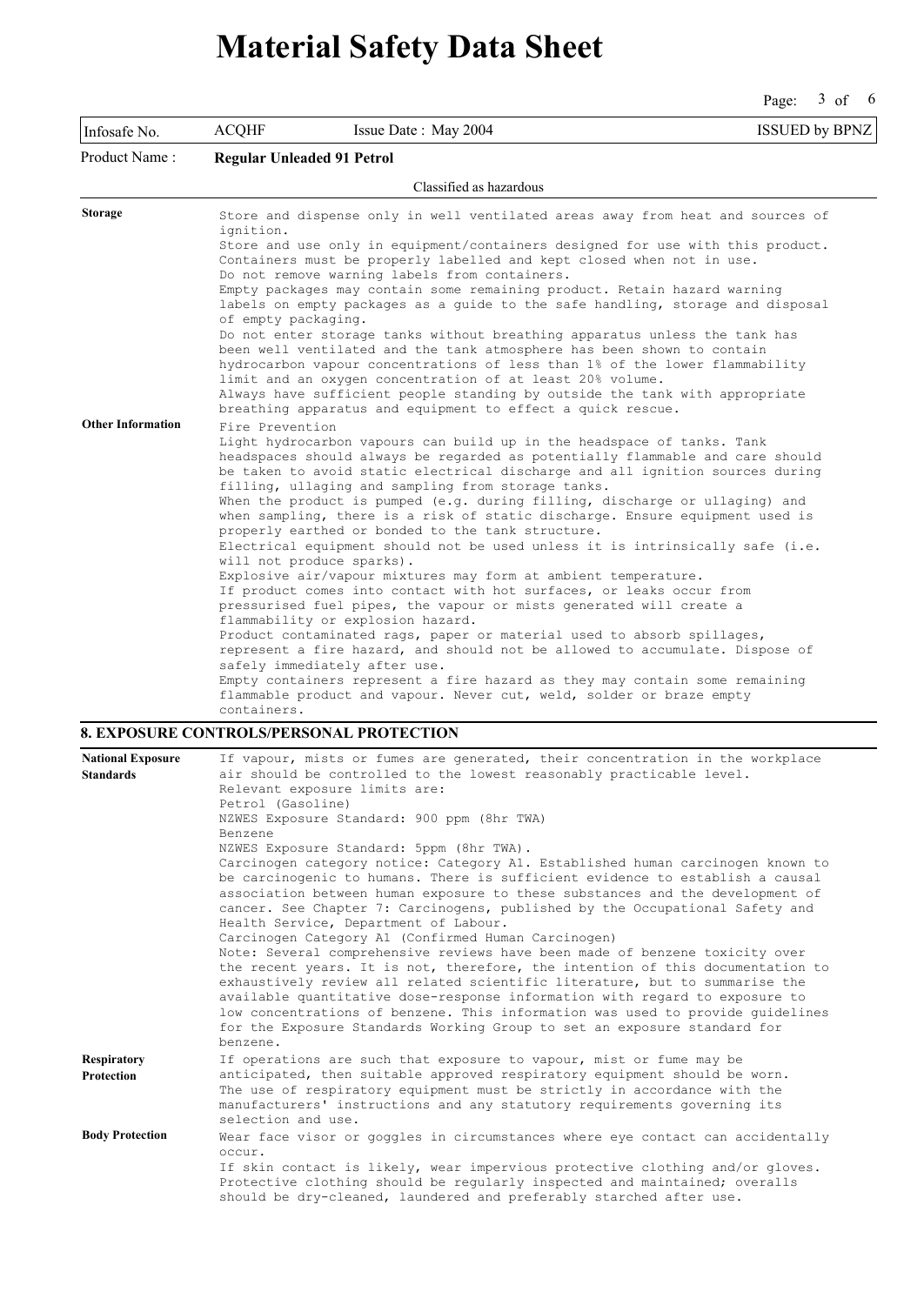Page: 4 of 6

Product Name : **Regular Unleaded 91 Petrol**

Classified as hazardous

### **9. PHYSICAL AND CHEMICAL PROPERTIES**

| Odour                           | Gasoline like                                         |
|---------------------------------|-------------------------------------------------------|
| <b>Boiling Point</b>            | 30 - 230°C Test Method: ASTM D 86                     |
| <b>Vapour Pressure</b>          | 60 - 90 kPa Test Method: ASTM D 323                   |
| <b>Physical State</b>           | Low viscosity liquid                                  |
| Colour                          | Purple                                                |
| <b>Density</b>                  | 735 kg/m <sup>3</sup> @ 15°C Test Method: ASTM D 1298 |
| <b>Flash Point</b>              | <-40°C (PMC) Test Method: ASTM D 93                   |
| <b>Flammable Limits</b><br>LEL. | 0.6%                                                  |
| <b>Flammable Limits</b><br>UEL. | 8.0%                                                  |
| <b>Other Information</b>        | Grades: Regular Unleaded 91 Petrol                    |

#### **10. STABILITY AND REACTIVITY**

| <b>Stability</b>                                                | Stable at ambient temperatures.                                                                                                                                           |
|-----------------------------------------------------------------|---------------------------------------------------------------------------------------------------------------------------------------------------------------------------|
| <b>Hazardous</b><br>Polymerization<br><b>Materials to Avoid</b> | Hazardous polymerisation reactions will not occur.<br>Avoid contact with strong oxidizing agents.                                                                         |
| <b>Hazardous</b><br>Decomposition<br><b>Products</b>            | Thermal decomposition products will vary with conditions.<br>Incomplete combustion will generate smoke, carbon dioxide and hazardous gases,<br>including carbon monoxide. |
| <b>Conditions to Avoid</b>                                      | Sources of ignition<br>Avoid excessive heat.                                                                                                                              |

### **11. TOXICOLOGICAL INFORMATION**

| <b>Inhalation</b>      | Likely to be irritating to the respiratory tract if high concentrations of<br>mists or vapour are inhaled.                                                                                                                                                                                                                                                                                                                                                                                                                              |
|------------------------|-----------------------------------------------------------------------------------------------------------------------------------------------------------------------------------------------------------------------------------------------------------------------------------------------------------------------------------------------------------------------------------------------------------------------------------------------------------------------------------------------------------------------------------------|
|                        | May cause nausea, dizziness, headaches and drowsiness if high concentrations<br>of vapour are inhaled.<br>ABUSE:                                                                                                                                                                                                                                                                                                                                                                                                                        |
|                        | Abuse involving deliberate inhalation of very high concentrations of vapour,<br>even for short periods, can produce unconsciousness and/or result in a sudden<br>fatality.                                                                                                                                                                                                                                                                                                                                                              |
| Ingestion              | Unlikely to cause harm if accidentally swallowed in small doses, though larger<br>quantities may cause nausea and diarrhoea.<br>Will injure the lungs if aspiration occurs, eq. during vomiting.                                                                                                                                                                                                                                                                                                                                        |
| Skin                   | Likely to cause skin irritation.<br>Likely to result in chemical burns following prolonged wetting of the skin.<br>(eq. after a road traffic accident).                                                                                                                                                                                                                                                                                                                                                                                 |
| Eye                    | Unlikely to cause more than transient stinging or redness if accidental eye<br>contact occurs.                                                                                                                                                                                                                                                                                                                                                                                                                                          |
| <b>Chronic Effects</b> | It is important to recognise that this product is classified as a Category Al<br>Carcinogen - Confirmed Human Carcinogen according to the Occupational Safety<br>and Health Service of the Department of Labour. The substance is carcinogenic<br>to humans based on the weight of evidence from epidemiological studies.<br>Contains Benzene. Prolonged or repeated exposure to benzene can cause anaemia<br>and other blood diseases, including leukaemia.<br>This product is toxic. There is a danger of serious damage to health by |
|                        | prolonged exposure through inhalation, in contact with skin and if swallowed.                                                                                                                                                                                                                                                                                                                                                                                                                                                           |

## **12. ECOLOGICAL INFORMATION**

| <b>Mobility</b>                                   | Spillages may penetrate the soil causing ground water contamination.                            |
|---------------------------------------------------|-------------------------------------------------------------------------------------------------|
| Persistence /                                     | This product is inherently biodegradable.                                                       |
| <b>Degradability</b><br><b>Bioaccumulation</b>    | There is no evidence to suggest bioaccumulation will occur.                                     |
| <b>Acute Toxicity -</b><br><b>Other Organisms</b> | Aquatic toxicity<br>Very toxic to aquatic microorganisms, likely to cause severe short-term and |

Infosafe No. ACQHF Issue Date : May 2004 ISSUED by BPNZ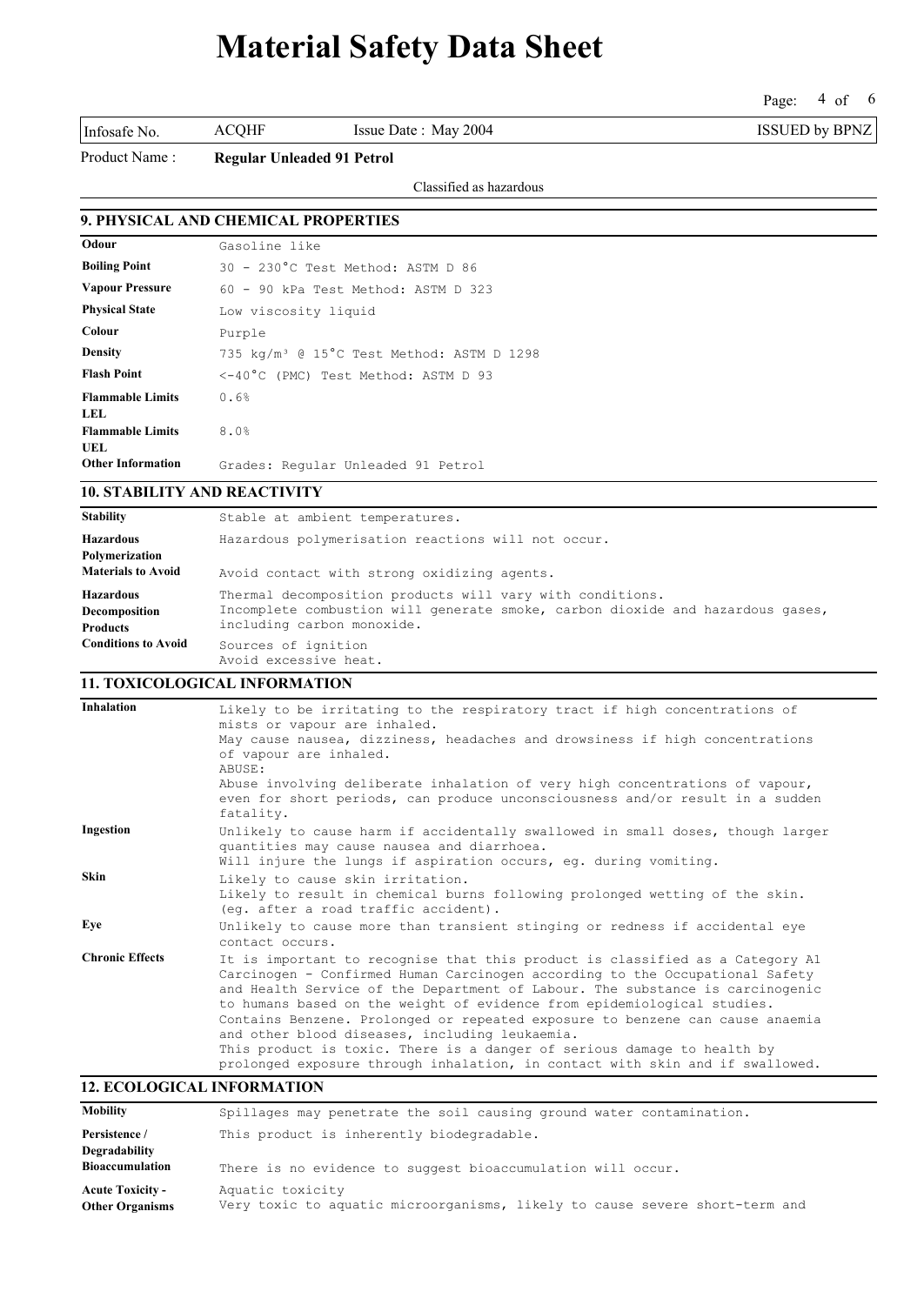Page:  $5 \text{ of } 6$ of 6

Infosafe No. ACQHF Issue Date : May 2004 ISSUED by BPNZ

Product Name : **Regular Unleaded 91 Petrol**

#### Classified as hazardous

may cause longer term adverse effects in the aquatic environment. Spills may form a film on water surfaces causing physical damage to organisms. Most moderate spills will evaporate or disperse within 24 hours. Oxygen transfer could also be impaired.

#### **13. DISPOSAL CONSIDERATIONS**

Dispose of via an authorised person/ licensed waste disposal contractor in accordance with local regulations. Empty packages may contain some remaining product. Hazard warning labels are a guide to the safe handling of empty packaging and should not be removed. Empty containers represent a fire hazard as they may contain flammable product residues and vapour. Never weld, solder or braze empty containers. Materials contaminated with product should be treated as extremely flammable. Disposal should be in accordance with local regulations.

### **14. TRANSPORT INFORMATION**

This material is classified as a Class 3 - Flammable Liquid according to NZS 5433:1999 Transport of Dangerous Goods on Land. Must not be loaded in the same freight container or on the same vehicle with: - (Class 1) Explosives - (Class 2.1) Flammable gases - (Class 2.3) Toxic gases - (Class 4.2) Spontaneously combustible substances - (Class 5.1) Oxidising substances - (Class 5.2) Organic peroxides or - (Class 7) Radioactive materials unless specifically exempted. Must not be loaded with in the same freight container; and on the same vehicle must be separated horizontally by at least 3 metres unless all but one are packed in separate freight containers with: - (Class 4.3) Dangerous when wet substances Goods of packing group II or III may be loaded in the same freight container or on the same vehicle if transported in segregation devices with: - (Class 4.2), Spontaneously combustible substances - (Class 4.3), Dangerous when wet substances - (Class 5.1), Oxidising substances - (Class 5.2) Organic peroxides **U.N. Number** 1203 **Proper Shipping Name** PETROL **DG Class** 3 **Hazchem Code** 3[Y]E **Packaging Method** 3.8.3 **Packing Group** II **Storage and Transport** Marine Transport Classified as Dangerous Goods by the criteria of the International Maritime Dangerous Goods (IMDG) Code for transport by sea. UN-No : 1203 Class : 3 Flammable Liquid Packing group : The Contract of the Magnetic Shipping Name : The PETROL Proper Shipping Name : EmS : 3-07 Stowage and Segregation Category : E Air Transport Classified as Dangerous Goods by the criteria of the International Air Transport Association (IATA) Dangerous Goods Regulations for transport by air. UN-No : 1203 Class : 3 Flammable Liquid<br>Packing group : 5 TT Packing group : Proper Shipping Name : PETROL **EPG Number** 3.1.001 **IERG Number** 14 **IMO Marine Pollutant** This product is a marine pollutant according to the International Maritime Dangerous Goods (IMDG) Code.